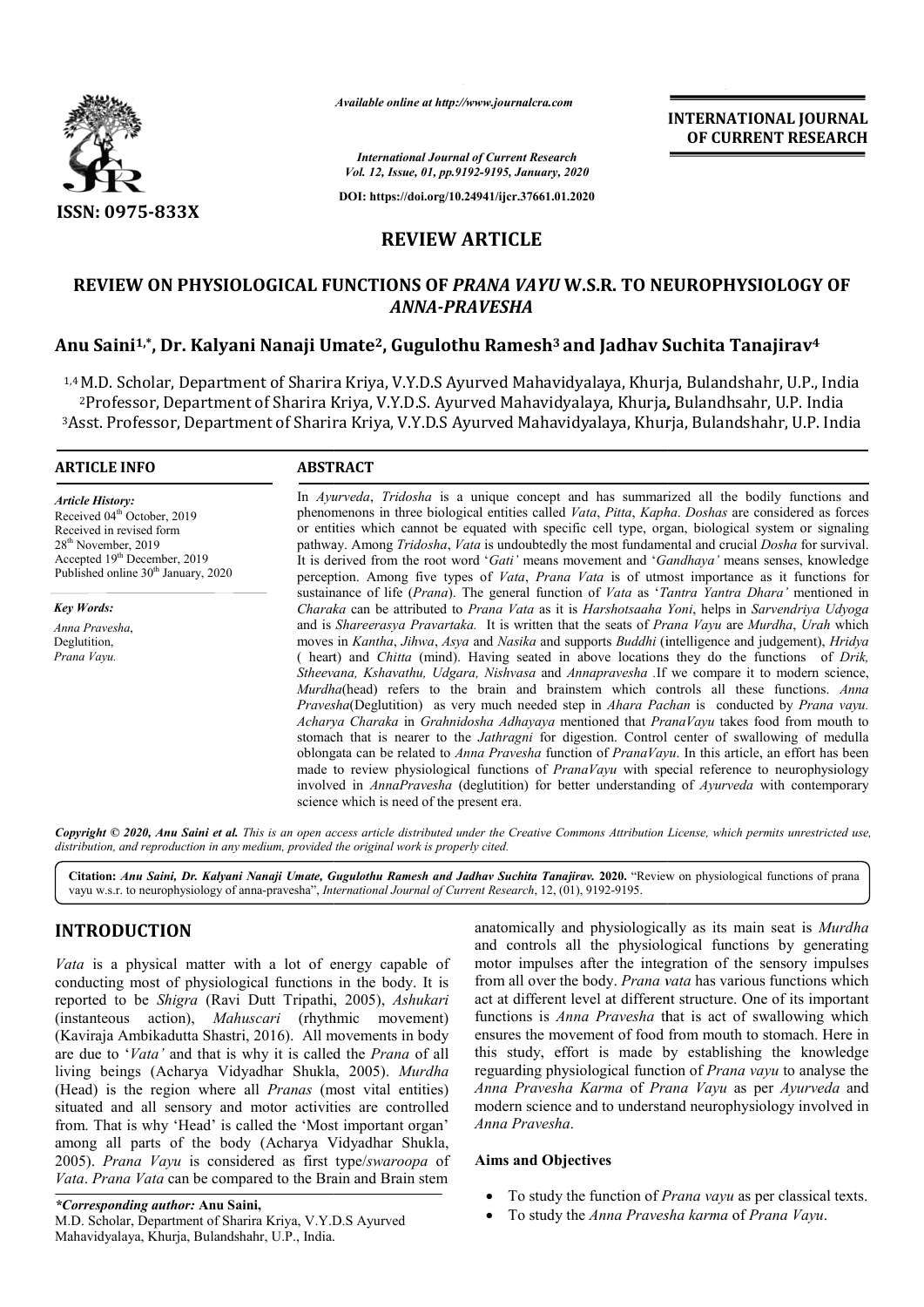To study the neurophysiology involved in *Anna Pravesha*.

## **MATERIALS AND METHODS**

The *Bruhat* and *Laghu Trayi* were scrutinised regarding the references for the various *Karma* of the *Prana Vata*. Later, physiologicoanatomical aspects of the Brain and Brain Stem were studied from modern physiology books. Later, supportive correlation was done between *Ayurvedic* and modern views to build valid and reliable knowledge regarding *Anna Pravesha Karma* and Deglutition process (swallowing).

## **LITERATURE REVIEW**

*Prana vayu Sthana* **and** *Karma* as per classical text- In opinion of *Charaka*, *Prana vayu* is located at *Murdha* (head), *Urah*(chest), *Kantha* (throat), *Aasya*(mouth) and *Nasika* (nose). It is responsible for *Stheevana* (spitting), *Kshavathu* (sneezing), *Udgara* (belching), *Shwasa* (respiratory phenomenon) & *Aahar karma* (deglutition of food) (Ravi Dutt Tripathi, 2009). *Vagbhata* has explained similar views. According to him, *Prana vayu* resides at *Murdha* and moves through chest & throat. It is responsible for noble function of *Dharana* of *Buddhi, Hridaya, Chitta & Indriya (*Bramahnand Tripathi, 2007*)*.

With a marked difference, *Sushrutacharya* believes that, *Vayu* which moves in mouth is called as *Prana vayu*. It is responsible for *Dharana* of *Deha*. *Prana* facilitates entry of food in *Aamashaya* & is also responsible for nobel function of *Avalambana* of *Prana* i.e. vital element of body (Kaviraja Ambikadutta Shastri, 2016). *Dalhana* in his commentary *Nibandha Sangrah* adds that *Murdha*, *Kantha*, *Nasika* are too site of *Prana vata*. *Dalhana* further explains that *Avalambana* of *Prana* is nothing but *Avalambana* of 12 elements quoted as *Prana* (*Agni*, *Soma, Vayu, Satwa, Raja, Tama,* five *Indriya* and *Bhutatma* to be considered as *Prana by Sushruta*) (Kaviraja Ambikadutta Shastri, 2016). *Avalambana* is empowering the same for its own physiological functioning. In view of *Vriddha* V*agbhata*, *Prana* resides at *Murdha* & moves in *Urah* & *Kantha*. It is responsible for *Dharana of Buddhi, Indriya, Hridaya, Mana, Dhamani*. Also it is responsible for *Stheevana* (spitting), *Kshavathu* (sneezing), *Udgara* (belching), *Shwasa* (respiratory phenomenon) & *Aahar karma* (deglutition of food) (Athwale Anant Damodar, 1986). *Sharangdhar* refers the location of *Prana vata* at *Nabhi*. After reaching the proximity of heart it passes outside through the throat to consume nectar like substance called *Vishnupadamrita* (oxygen) from the external atmosphere. After consuming within no time through the same route it gets back into the body. This *Prana Vayu* maintains the entire body and nourishes the *Jiva* and *Jatharagni (*Narayan Ram Acharya*)*. In all text book site of *Prana vayu* is mentioned as *Murdha*. But *Acharya Sharangdhara* has mentioned it as *Nabhi*. The term *Nabhi* in Sanskrit means a center. This has to be perceived as a center in head i.e. respiratory center. Proximity of heart means lungs. According to *Acharya Sushruta*, *Jiva* and *Rakta* are the synonyms.

*Anna Pravesha* **Function of** *Prana Vayu: Acharya Charaka* in *Chikitsa Sthan* states that *Annam Aadankarma tu Pranah Kostham Prakarshti* (Acharya Vidyadhar Shukla, 2009) that is when food is taken in mouth, after mastication and mixing of saliva the food loses its bond and is softened and becomes *Golakar* (bolus). Here *Prana Vayu* wishes receiving function (*Aadan Karma*) carries bolus from *Mukhguha* (oral cavity) to *Gala* (pharyx) to *Annavaha Srotas* (oesophagus) and finally via *Hardikdwar* (cardiac orifice) it enters to stomach for further digestion. This is the *Anna Pravesha karma* of *Prana Vayu* in *Ayurveda*.

**Modern Prospective:** Modern science explains the deglutition, in three stages-(1) a voluntary stage, which initiates the swallowing process; (2) a pharyngeal stage, which is involuntary and constitutes passage of food through the pharynx into the esophagus; and (3) an esophageal stage, another involuntary phase that transports food from the pharynx to the stomach.

**Voluntary Stage of Swallowing**- When the food is ready for swallowing, it is "voluntarily" squeezed or rolled posteriorly into the pharynx by pressure of the tongue upward and backward against the palate.

**Pharyngeal Stage of Swallowing-** As the bolus of food enters the posterior mouth and pharynx, it stimulates epithelial swallowing receptor areas all around the opening of the pharynx, especially on the tonsillar pillars, and impulses from these pass to the brain stem to initiate a series of automatic pharyngeal muscle contractions as follows:

- The soft palate is pulled upward to close the posterior nares, to prevent reflux of food into the nasal cavities.
- The palatopharyngeal folds on each side of the pharynx are pulled medially to approximate each other forming a sagittal slit through which the food must pass into the posterior pharynx. This slit performs a selective action, allowing food that has been masticated sufficiently to pass with ease. Because this stage of swallowing lasts less than 1 second, any large object is usually impeded too much to pass into the esophagus.
- The vocal cords of the larynx are strongly approximated, and the larynx is pulled upward and anteriorly by the neck muscles. These actions, combined with the presence of ligaments that prevent upward movement of the epiglottis, cause the epiglottis to swing backward over the opening of the larynx. All these effects acting together prevent passage of food into the nose and trachea.
- The upward movement of the larynx also pulls up and enlarges the opening to the esophagus. At the same time, the upper esophageal sphincter (also called the pharyngoesophageal sphincter), relaxes. Thus, food moves easily and freely from the posterior pharynx into the upper esophagus. Between swallows, this sphincter remains strongly contracted, thereby preventing air from going into the esophagus during respiration. The upward movement of the larynx also lifts the glottis out of the main stream of food flow, so the food mainly passes on each side of the epiglottis rather than over its surface; this adds still another protection against entry of food into the trachea.
- Once the larynx is raised and the pharyngoesophageal sphincter becomes relaxed, the entire muscular wall of the pharynx contracts, beginning in the superior part of the pharynx, then spreading downward over the middle and inferior pharyngeal areas, which propels the food by peristalsis into the esophagus.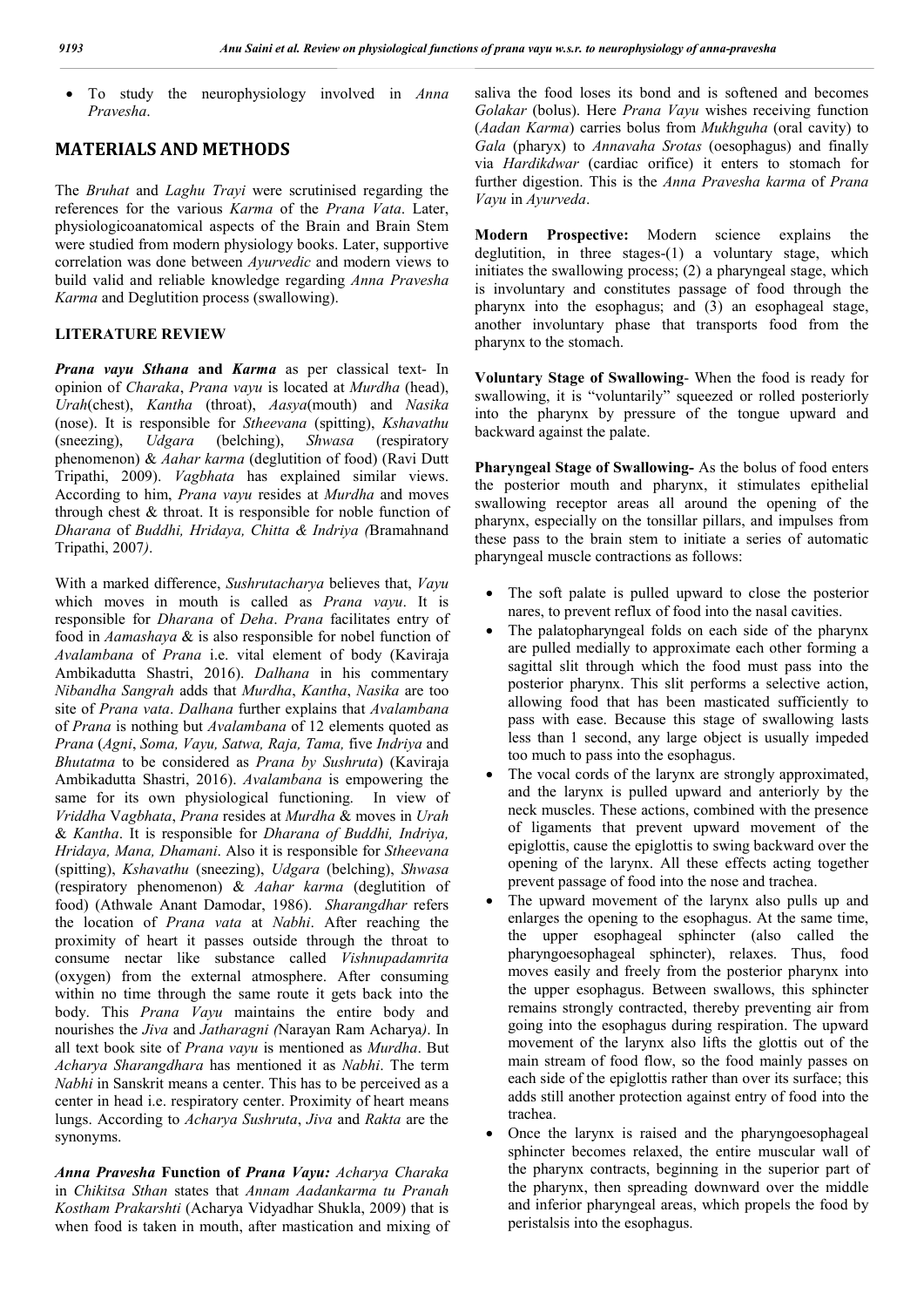**Nervous Initiation of the Pharyngeal Stage of Swallowing-**The most sensitive tactile areas of the posterior mouth and pharynx for initiating the pharyngeal stage of swallowing lie in a ring around the pharyngeal opening, with greatest sensitivity on the tonsillar pillars.

Impulses are transmitted from these areas through the sensory portions of the trigeminal and glossopharyngeal nerves into the medulla oblongata, either into or closely associated with the tractus solitarius, which receives essentially all sensory impulses from the mouth. The successive stages of the swallowing process are then automatically initiated in orderly sequence by neuronal areas of the reticular substance of the medulla and lower portion of the pons that is collectively known as deglutition center. The motor impulses from the swallowing center to the pharynx and upper esophagus that cause swallowing are transmitted successively by the fifth(Trigeminal), ninth(Glossopharyngeal), tenth(Vagus), and twelfth(Hypoglossal) cranial nerves and even a few of the superior cervical nerves (Hall John, 2011).

**Esophageal Stage of Swallowing**-The esophagus functions primarily to conduct food rapidly from the pharynx to the stomach. The esophagus normally exhibits two types of peristaltic movements-primary peristalsis and secondary peristalsis. Primary peristalsis is simply continuation of the peristaltic wave that begins in the pharynx and spreads into the esophagus during the pharyngeal stage of swallowing. This wave passes all the way from the pharynx to the stomach in about 8 to 10 seconds. If the primary peristaltic wave fails to move into the stomach all the food that has entered the esophagus, secondary peristaltic waves result from distention of the esophagus itself by the retained food; these waves continue until all the food has emptied into the stomach. The secondary peristaltic waves are initiated partly by intrinsic neural circuits in the myenteric nervous system and partly by reflexes that begin in the pharynx and are then transmitted upward through vagal afferent fibers to the medulla and back again to the esophagus through glossopharyngeal and vagal efferent nerve fibers.

The musculature of the pharyngeal wall and upper third of the esophagus is striated muscle. Therefore, the peristaltic waves in these regions are controlled by skeletal nerve impulses from the glossopharyngeal and vagus nerves. In the lower two thirds of the esophagus, the musculature is smooth muscle, but this portion of the esophagus is also strongly controlled by the vagus nerves acting through connections with the esophageal myenteric nervous system. When a peristaltic swallowing wave passes down the esophagus, there is "receptive relaxation" of the lower esophageal sphincter, transmitted through myenteric inhibitory neurons ahead of the peristaltic wave, which allows easy propulsion of the swallowed food into the stomach.

### **DISCUSSION**

From the above literature, the main seat of *Prana Vayu* is *Murdha* (head). Head in this context is Brain and Brainstem and all the *Acharyas* has said that *Anna pravesha Karma* to be conducted by *Prana Vayu* which is way much similar to the act of swallowing conducted by the swallowing center in medulla of brain stem. *Acharaya Charaka* also supports this function of *PranaVayu* by receiving bolus as *Aadan Karma* of *Prana Vayu* and propelling bolus from *Mukhguha* (Oral cavity) to *Hardikdwar* of *Aamashya* which is the cardiac orifice of stomach. If we look at modern aspect, *Anna Pravesha* can be consists of Mastication, salivation and Deglutition (swallowing) processes, but mastication and salivation only covert the food into bolus and lubricate it for easy swallowing. These two processes only prepares the food for swallowing. So deglutition process can be related to *Anna Pravesha Karma*. Deglutition is a reflex response that is triggered by afferent impulses in the trigeminal, glossopharyngeal nerves. These impulses are integrated in the nucleus of the tractus solitarius (medulla oblongata and lower portion of pons). The efferent fibers pass to the pharyngeal musculature and upper esophagus via the by the fifth, ninth, tenth, and twelfth cranial nerves and even a few of the superior cervical nerves. Swallowing is initiated by the voluntary action of collecting the oral contents on the tongue and propelling them backward into the pharynx. This starts a wave of involuntary contraction in the pharyngeal muscles that pushes the material into the esophagus. Inhibition of respiration and glottic closure are part of the reflex response. A peristaltic ring contraction of the esophageal muscle forms behind the material, which is then swept down the esophagus. However, if any food remains in the esophagus, it is cleared by a second wave of peristalsis. So, *Prana Vayu* situated in *Murdha* gives stimulation to the muscles involved in deglutition by generating motor impulses after integration of the sensory impulses.

#### **CONCLUSION**

It is concluded that deglutition center promotes swallowing or deglutition of a mass of food that has moved from the oral cavity of the mouth into stomach. This function of brain stem (Medulla Oblongata and lower pons) can be related with the *Anna Pravesha* function of *Prana Vayu*. So, the concept of neurophysiology in terms of *Anna Pravesha Karma* is not unknown to *Ayurveda* which is highlighted here and is needed to be understand in this present era.

### **REFERENCES**

- Charak Samhita of Agnivesha; edited by Acharya Vidyadhar Shukla, Prof. Ravi Dutt Tripathi; vol. 1; Chaukhamba Sanskrit Pratishthan, Delhi; 2005; viman sthan 8/98; p-644
- Susrut Samhita of Maharishi Susrut; by Kaviraja Ambikadutta Shastri; vol.1; Chaukhamba Sanskrit Sansthan, Varanasi; reprint edtion 2016; nidan sthan 1/9; p-295
- Charak Samhita of Agnivesha; edited by Acharya Vidyadhar Shukla, Prof. Ravi Dutt Tripathi; vol. 1; Chaukhamba Sanskrit Pratishthan, Delhi; 2005; sutra sthan 18/118; p-272
- Charak Samhita of Agnivesha; edited by Acharya Vidyadhar Shukla, Prof. Ravi Dutt Tripathi; vol. 1; Chaukhamba Sanskrit Pratishthan, Delhi; 2005; sutra sthan 17/12; p-257
- Charak Samhita of Agnivesha; edited by Acharya Vidyadhar Shukla, Prof. Ravi Dutt Tripathi; vol. 2; Chaukhamba Sanskrit Pratishthan, Delhi; 2009; chikitsa sthan 28/6; p-687
- Astanga Hridya of Srimadvagbhata; by Dr. Bramahnand Tripathi; Chaukhamba Sanskrit Pratishthan, Delhi; 2007; sutra sthan 12/4; p-171
- Susrut Samhita of Maharishi Susrut; by Kaviraja Ambikadutta Shastri; vol.1; Chaukhamba Sanskrit Sansthan, Varanasi; reprint edtion 2016; nidan sthan 1/13; p-297
- Susrut Samhita of Maharishi Susrut; by Kaviraja Ambikadutta Shastri; vol.1; Chaukhamba Sanskrit Sansthan, Varanasi; reprint edtion 2016; shareer sthan 4/3; p-37